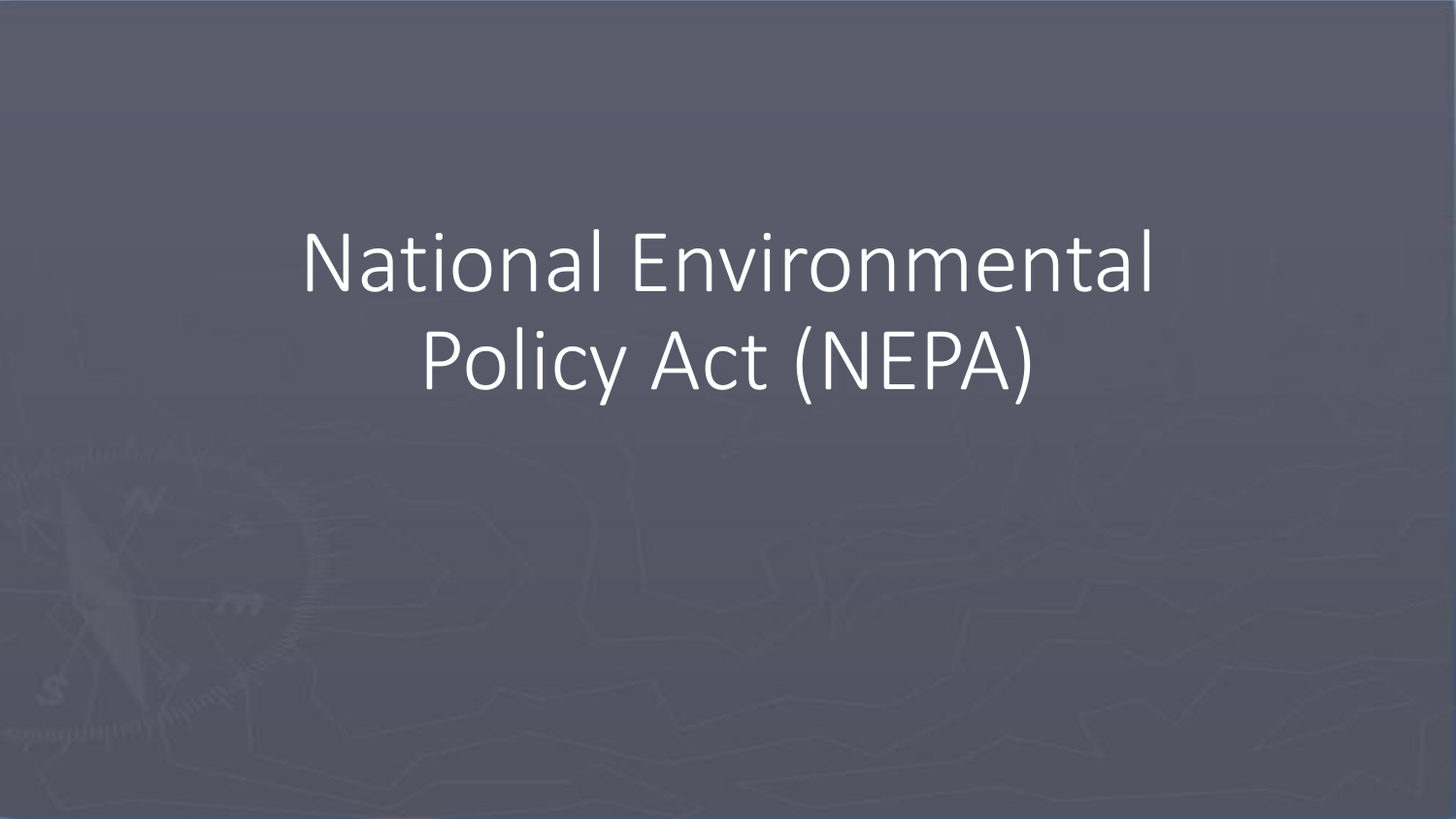# National Environmental Policy Act (NEPA)

- **Signed by President Nixon Jan 1, 1970** 
	- Introduced in Senate as S. 1075 by Feb 18, 1969
- Passed for possible number of reasons
	- Santa Barbara Oil Spill of 1969
	- Publication of *Silent Spring* by Rachel Carson
	- Federal Interstates and Dams
- Three important elements
	- National Environmental Policy and Goals
	- Action forcing provisions for Federal Agencies to implement policies and goals
	- Establishes the Council on Environmental Quality (CEQ)

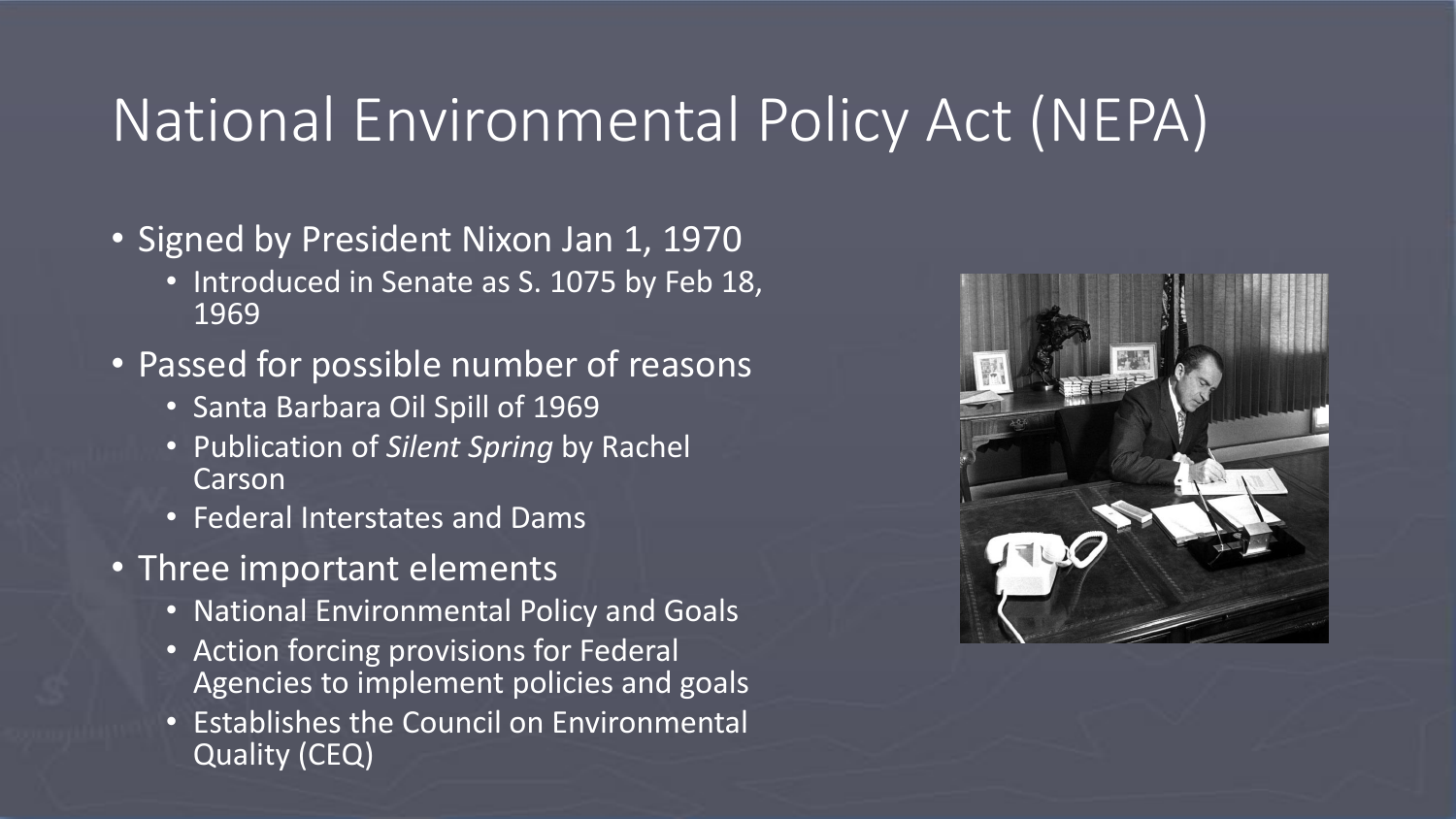#### NEPA Requirements

- Document to be an Agency prepared evaluation
	- Categorical Exclusion (CATEX)
	- Environmental Assessment (EA)
	- Environmental Impact Statement (EIS)
- Not binding, a tool in decision making
	- But meant to be taken into consideration
- Opens process to the Public
	- Assessments meant to aid in politician's decisions

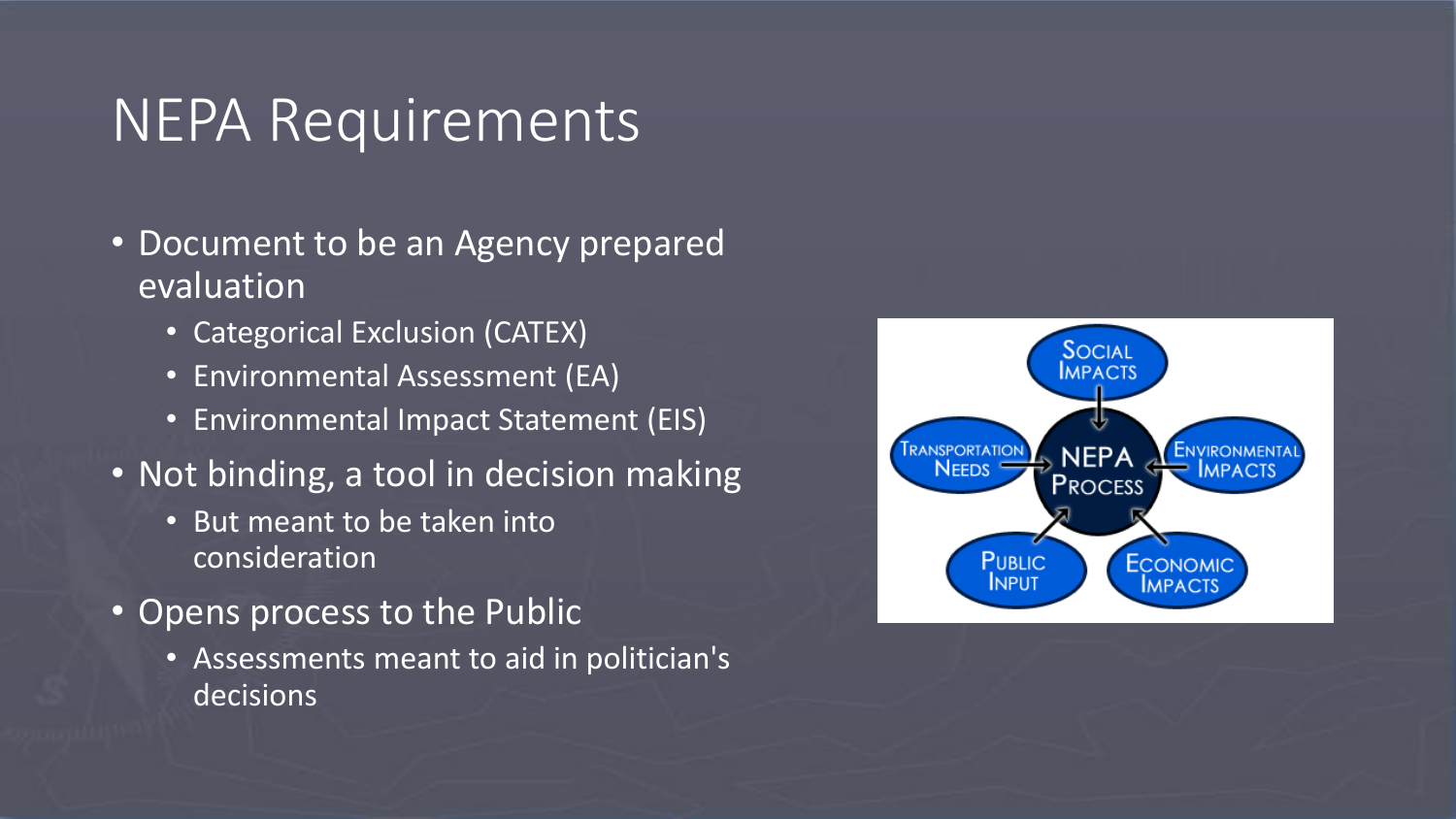# The NEPA Umbrella

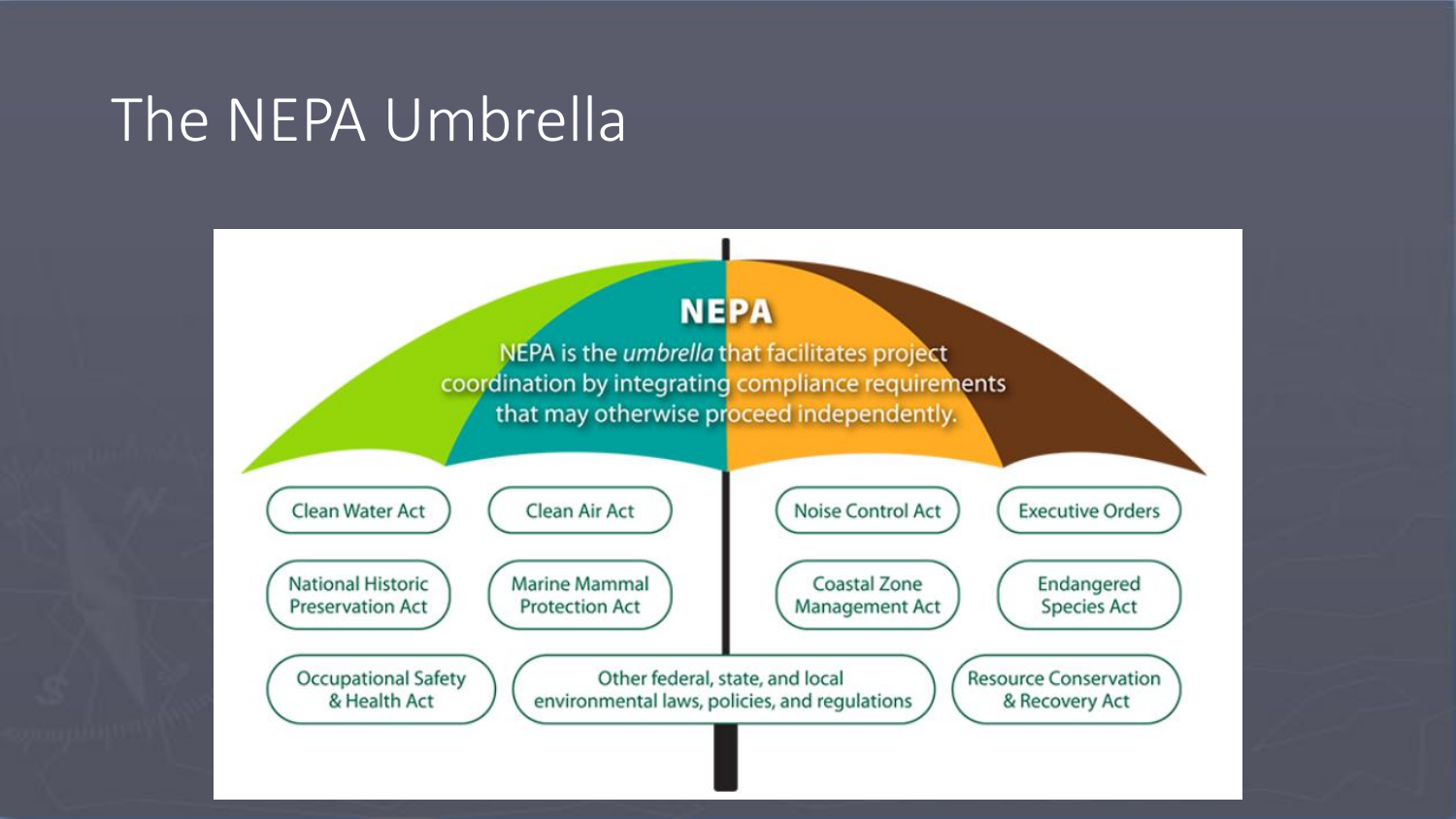# Council on Environmental Quality (CEQ)

- Located in the Executive Office of the President
	- Act as Presidential Advisors
		- 3 appointees, approved by senate
- Publishes Regulations on preparation of EIS
	- Very expensive process
		- Prepared by lead agency
		- Must take all factors into account
		- Applies to federal agencies or project where federal money is used

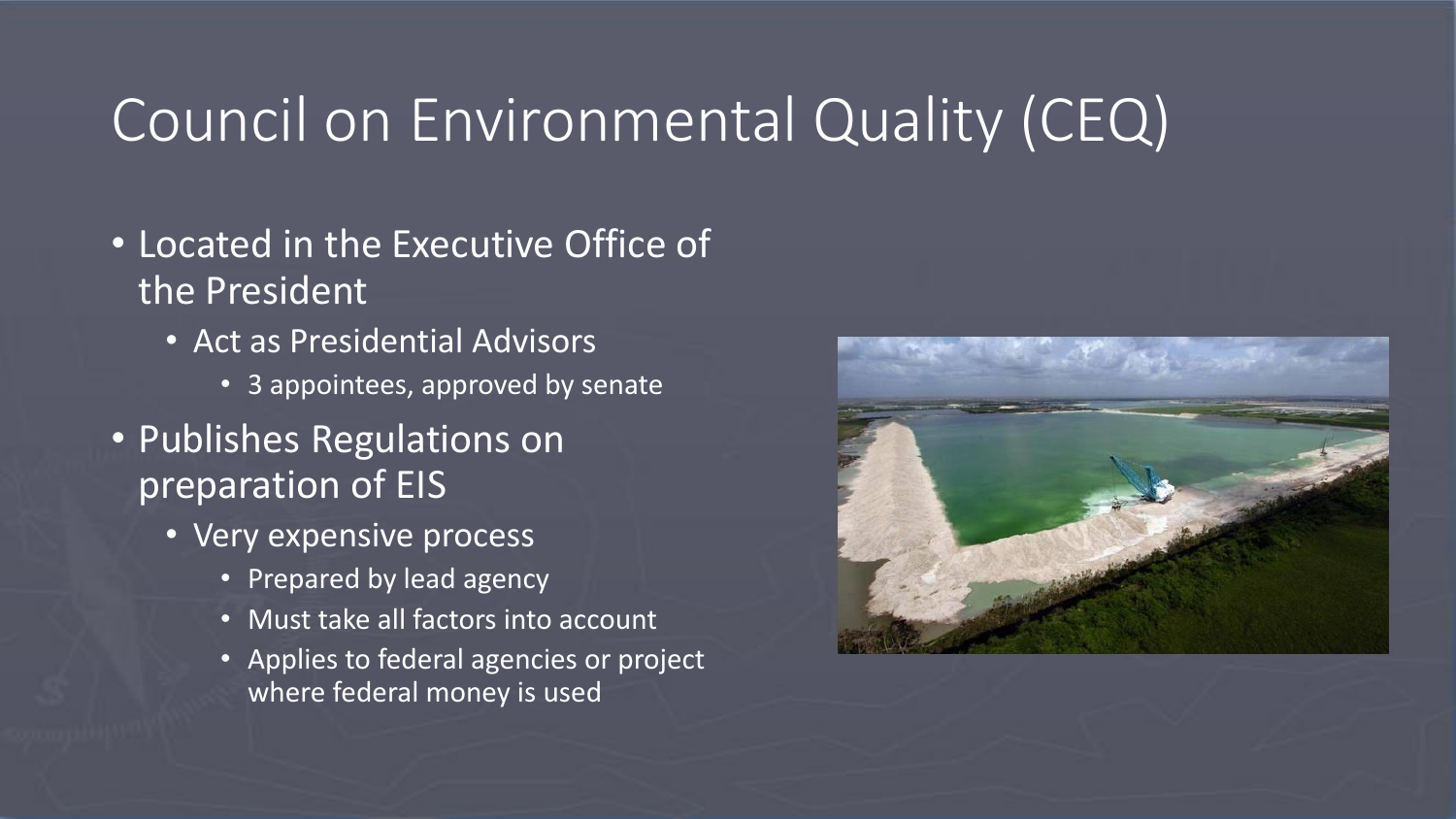### Contents of an EIS

- Description of Proposed Action
- Description of current environment including natural history
- Describe all reasonable alternatives
	- Usually one to four besides proposed action
- Effect on Environment should be examined individually
	- Air, Water, Soil, Groundwater, Wildlife, Noise, Geology, Generation of Wastes, Electro-magnetic fields, etc
- Analysis methods should be included
- Impacts on wetlands, threatened or endangered species, or critical habitat must be carefully explained
- **The analysis does not have to (and may not) support the desired alternative**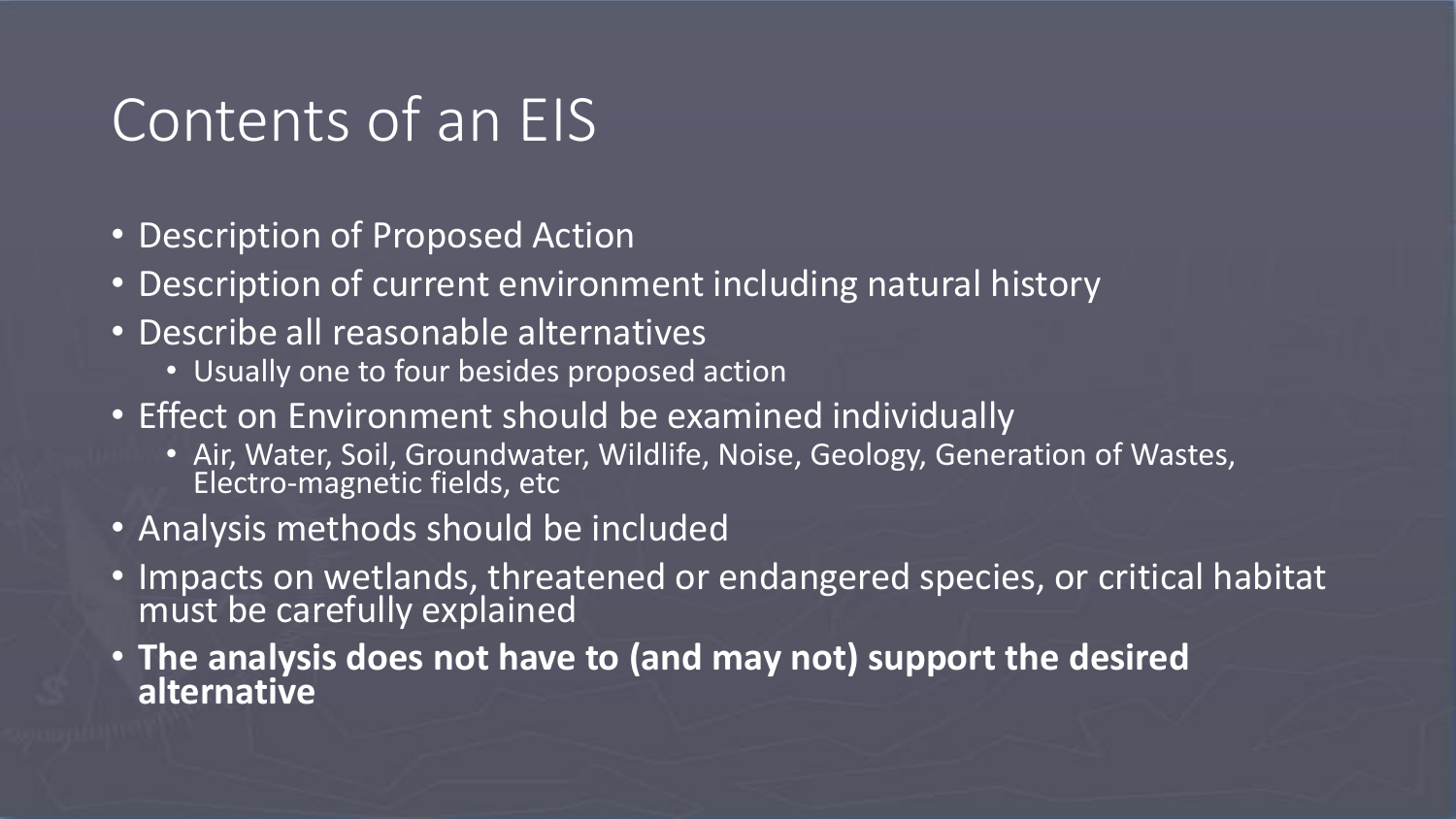### Additional Considerations

- Must address Socio-economic issues
- Must address Social Justice Issue
	- The act of allowing the poor areas of society to bear the brunt of the least desirable development
- Public Involvement
	- Initial Scoping Phase
	- During review of Draft EIS
	- Upon completion of the EIS but prior to Record of Decision (ROD) approval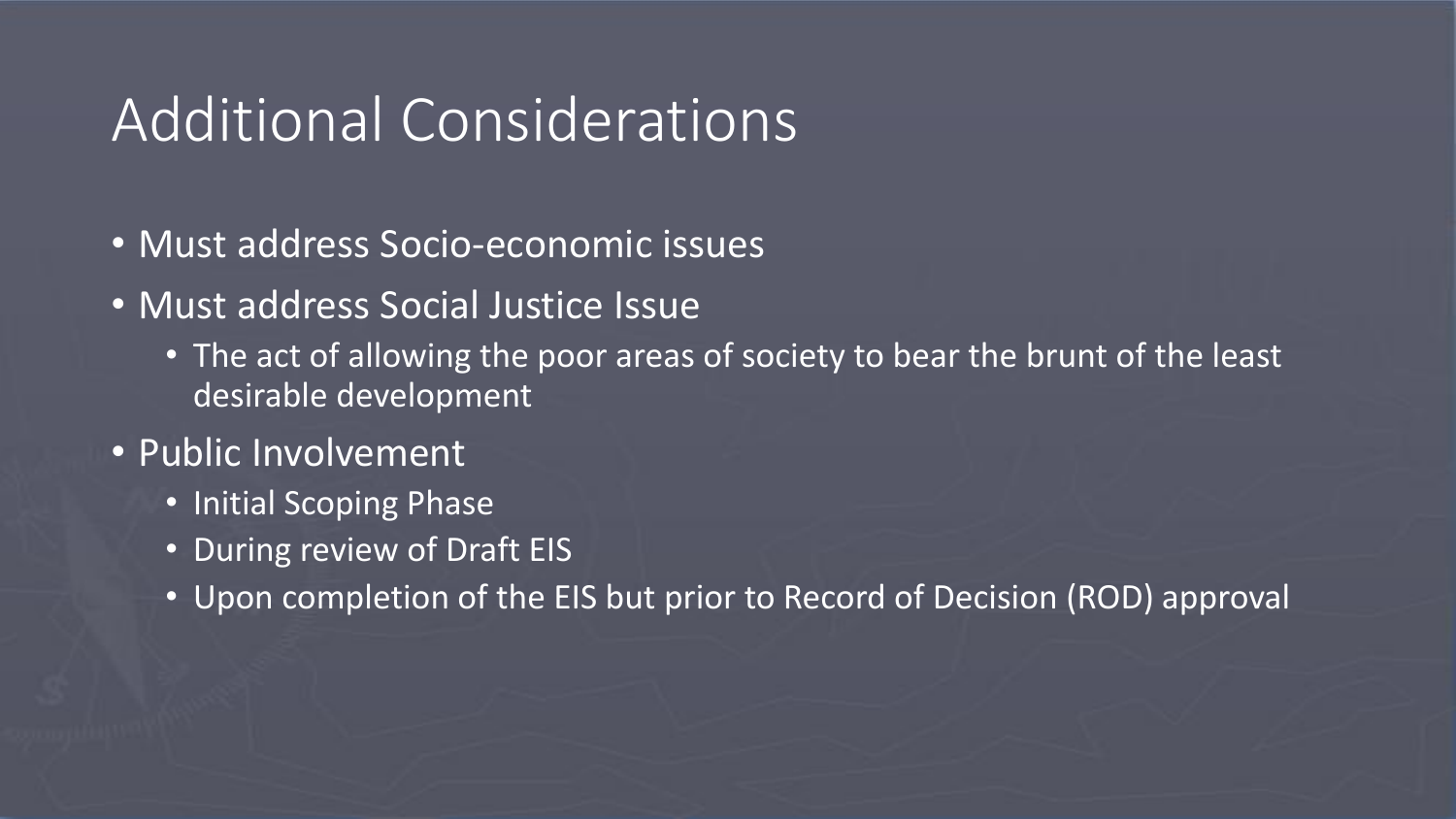## Examining Possible Effects

- Direct effect
	- Happens at the time of the action such as land taken out of production/flooded for a dam
- Indirect effect
	- Foreseeable but future effect such as economic development of area once lake is formed
- Cumulative Effects
	- Seeks to keep a number of small actions from equaling a large damaging one